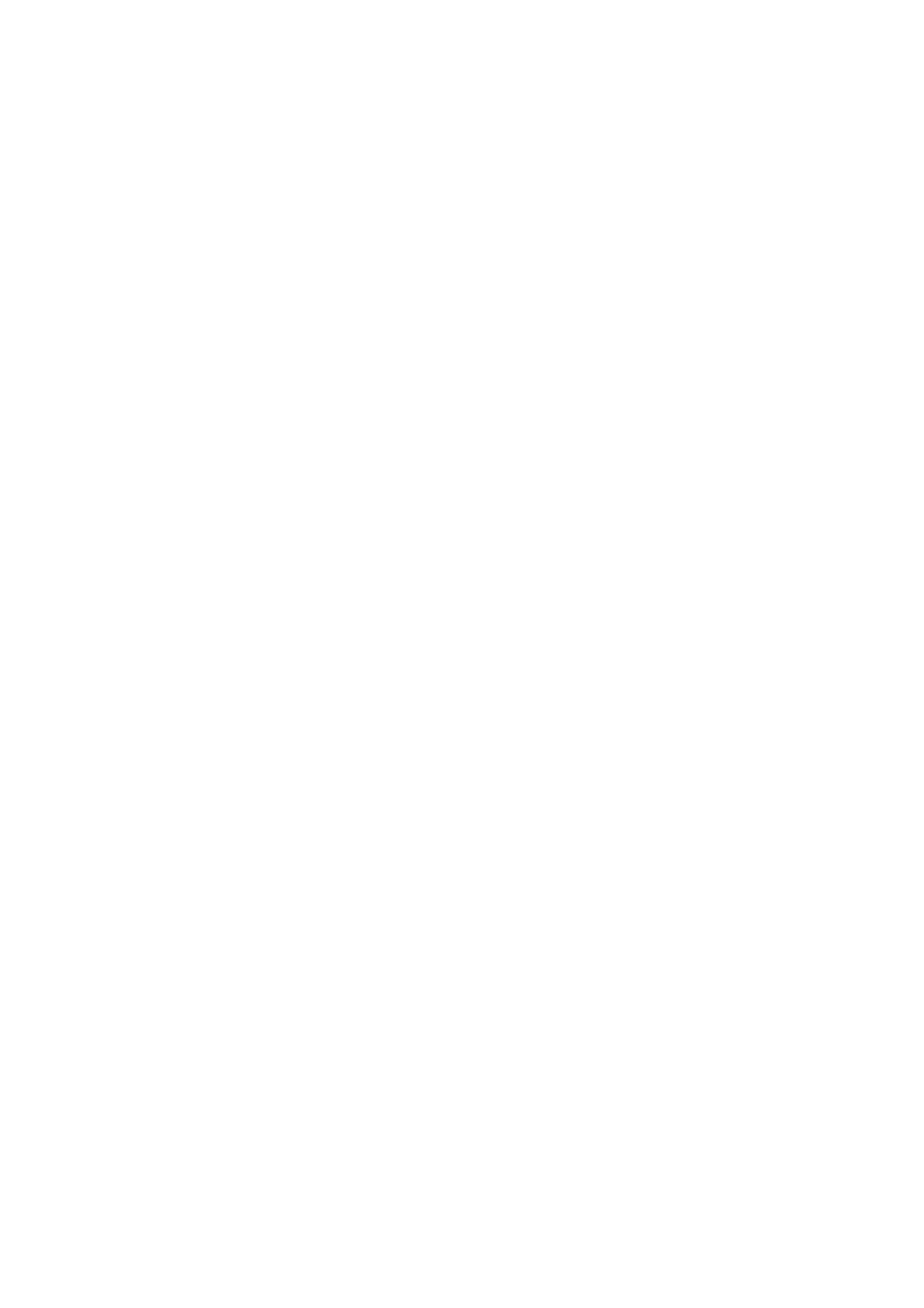## **Draft List of Projects for Funding through ASCOBANS**

|    | <b>Activity</b>                                                                           | <b>Objectives</b>                                                                                                                                                                                                                                                                                                                                                                                                  | Cost $\epsilon$ | <b>Priority</b> | <b>Mandate</b>              | <b>Comments</b>                                                                 | <b>Pledges</b> |  |
|----|-------------------------------------------------------------------------------------------|--------------------------------------------------------------------------------------------------------------------------------------------------------------------------------------------------------------------------------------------------------------------------------------------------------------------------------------------------------------------------------------------------------------------|-----------------|-----------------|-----------------------------|---------------------------------------------------------------------------------|----------------|--|
|    | <b>Scientific work</b>                                                                    |                                                                                                                                                                                                                                                                                                                                                                                                                    |                 |                 |                             |                                                                                 |                |  |
|    | Analysis of risk of ship<br>strikes                                                       | Identify high-risk areas, depending on cetacean<br>density, species, habitat use, exact shipping lanes,<br>vessel types, number and speed                                                                                                                                                                                                                                                                          | 15,000          | $\star$         | WP <sub>4</sub>             | Requires some modelling,<br>approx. 3 months work                               |                |  |
|    | Baltic database on<br>opportunistic sightings,<br>strandings and bycatch                  | Incorporates data from various organisations, as<br>well as from Denmark, Finland, Estonia and<br>Poland                                                                                                                                                                                                                                                                                                           | 30,000<br>p.a.  | $\star$         | <b>WP 15</b>                | Part- or full-time post,<br>database maintained by<br>Germany until end of 2007 |                |  |
| 3. | Printing of<br>Proceedings/Report of<br>Genetics/Population<br><b>Structure Workshops</b> | Improve understanding of biologically meaningful<br>definitions of small cetacean populations in the<br><b>ASCOBANS</b> area<br>Establish a research network and produce<br>research proposal                                                                                                                                                                                                                      | 2,000           | $\star$         | WP <sub>6</sub><br>Res. 8.9 | Workshops took place in<br>October 2007                                         |                |  |
| 4. | Cooperation with<br><b>HELCOM</b> (and possibly<br>ICES)                                  | Examine the genetic origin, population size and<br>structure of the Baltic harbour porpoise,<br>distribution and migration, reproductive capacity,<br>effects of contaminants and health status, and<br>additional mortality owing to interactions with the<br>commercial fisheries (e.g. by-catch, intentional<br>killing)<br>Develop a co-ordinated reporting system and<br>database on Baltic harbour porpoises |                 |                 |                             |                                                                                 |                |  |
| 5. | <b>Effects of</b><br>Contaminants on<br><b>Reproduction in Small</b><br>Cetaceans         | Identify whether contaminants have an adverse<br>effect on individual reproductive capabilities of<br>common dolphins and harbour porpoises                                                                                                                                                                                                                                                                        |                 |                 |                             | Ongoing Project of SMRU,<br>CEFAS and the Institute of<br>Zoology (London)      |                |  |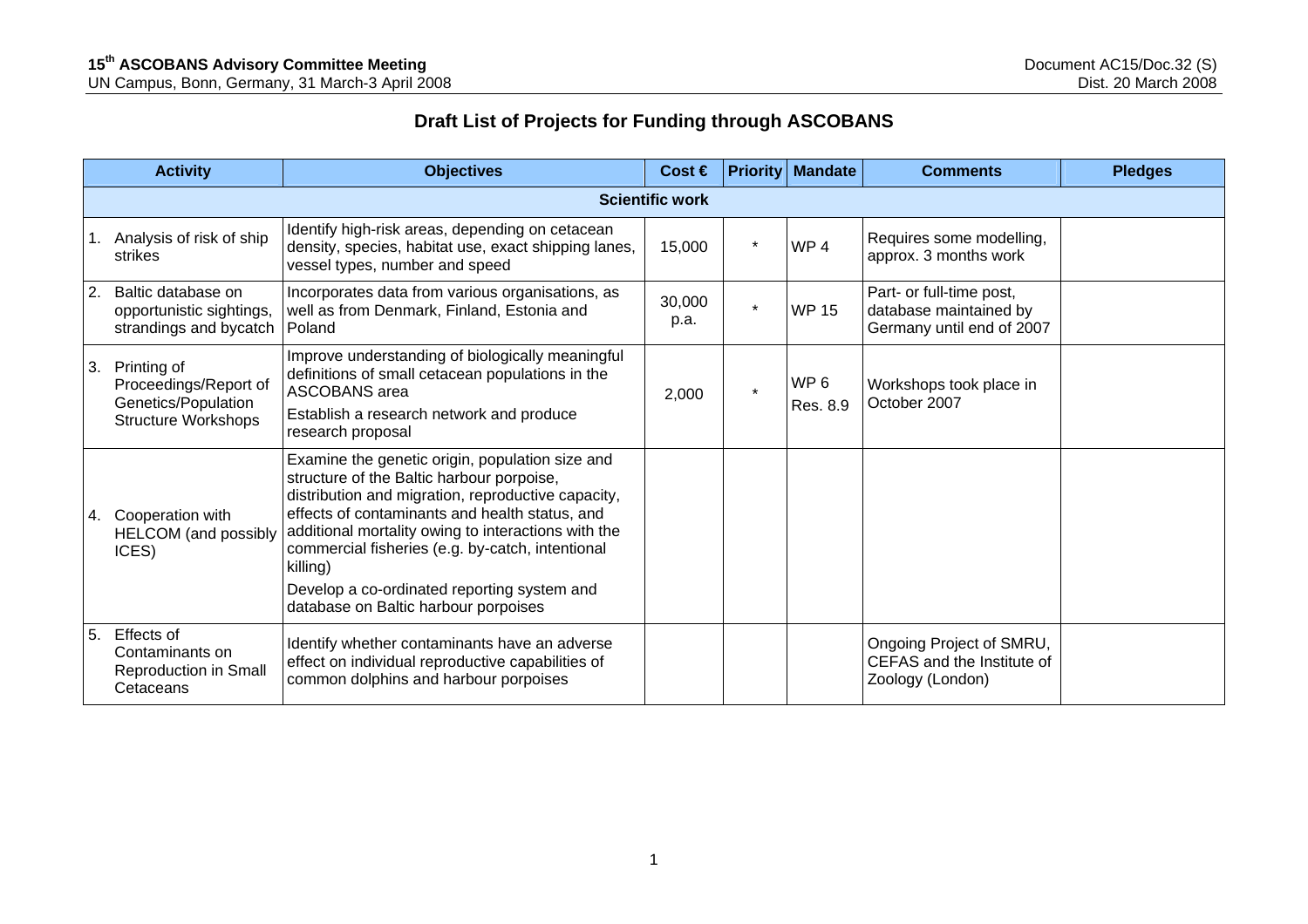## 15<sup>th</sup> ASCOBANS Advisory Committee Meeting **Document AC15/Doc.32 (S)** Document AC15/Doc.32 (S)

UN Campus, Bonn, Germany, 31 March-3 April 2008 Dist. 20 March 2008

|                                                           | <b>Activity</b>                                                                    | <b>Objectives</b>                                                                                                                                                                                                                                                                                                                                                                      | $Cost \in$ |         | <b>Priority Mandate</b>     | <b>Comments</b>                                                                                                                                             | <b>Pledges</b>                                        |  |
|-----------------------------------------------------------|------------------------------------------------------------------------------------|----------------------------------------------------------------------------------------------------------------------------------------------------------------------------------------------------------------------------------------------------------------------------------------------------------------------------------------------------------------------------------------|------------|---------|-----------------------------|-------------------------------------------------------------------------------------------------------------------------------------------------------------|-------------------------------------------------------|--|
|                                                           | <b>Conservation projects (recommended by the Advisory Committee)</b>               |                                                                                                                                                                                                                                                                                                                                                                                        |            |         |                             |                                                                                                                                                             |                                                       |  |
|                                                           | 6. Survey of Harbour<br>Porpoise abundance in<br><b>Baltic (SAMBAH</b><br>project) | Coordinated effort on static acoustic monitoring<br>lead by Mats Amundin/Sweden                                                                                                                                                                                                                                                                                                        |            | $\star$ | Res. 5.6,<br>5.7            | <b>BONUS proposal</b><br>submitted to EC, need for<br>funding/co-funding                                                                                    |                                                       |  |
| 7.                                                        | Bottlenose dolphin<br>project                                                      | Identify fine-scale population structure and pattern<br>of distribution and abundance throughout the<br>European range<br>Determine key bottlenose dolphin habitat, including<br>the relationship between distribution, key<br>environmental variables, and regional variation in<br>prey choice<br>Quantify and explore reasons for decreases in<br>range and possibility of recovery | 1,500,000  |         | <b>WP 30</b>                | Two workshops to help<br>complete research<br>proposal for EU LIFE+<br>funding:<br>- first one took place in<br>2006<br>- second one planned for<br>2008    |                                                       |  |
|                                                           |                                                                                    | <b>Meetings of ASCOBANS Bodies</b>                                                                                                                                                                                                                                                                                                                                                     |            |         |                             |                                                                                                                                                             |                                                       |  |
|                                                           | 8. Advisory Committee 16<br>(2009)                                                 |                                                                                                                                                                                                                                                                                                                                                                                        |            | $\star$ |                             |                                                                                                                                                             |                                                       |  |
|                                                           | 9. Meeting of Parties 6<br>(2009)                                                  |                                                                                                                                                                                                                                                                                                                                                                                        |            |         |                             |                                                                                                                                                             |                                                       |  |
|                                                           | 10. Jastarnia Group 5<br>(2009)                                                    |                                                                                                                                                                                                                                                                                                                                                                                        |            |         |                             | 23-25 February 2009,<br>funds needed for expert<br>travel                                                                                                   | Finland offered to host                               |  |
| <b>Outreach and Communications Initiatives/Activities</b> |                                                                                    |                                                                                                                                                                                                                                                                                                                                                                                        |            |         |                             |                                                                                                                                                             |                                                       |  |
|                                                           | 11. Translation of<br>information material                                         | Produce information and outreach material in the<br>languages of all ASCOBANS Range States (both<br>Parties and non-Parties)                                                                                                                                                                                                                                                           | 10,000     |         | WP 9,<br>12, 13<br>Res. 5.8 | Immediate priority:<br><b>ASCOBANS leaflet:</b><br>Parties requiring large<br>quantities in their language<br>should consider providing<br>additional funds | German Voluntary<br>Contribution 2008 for<br>printing |  |